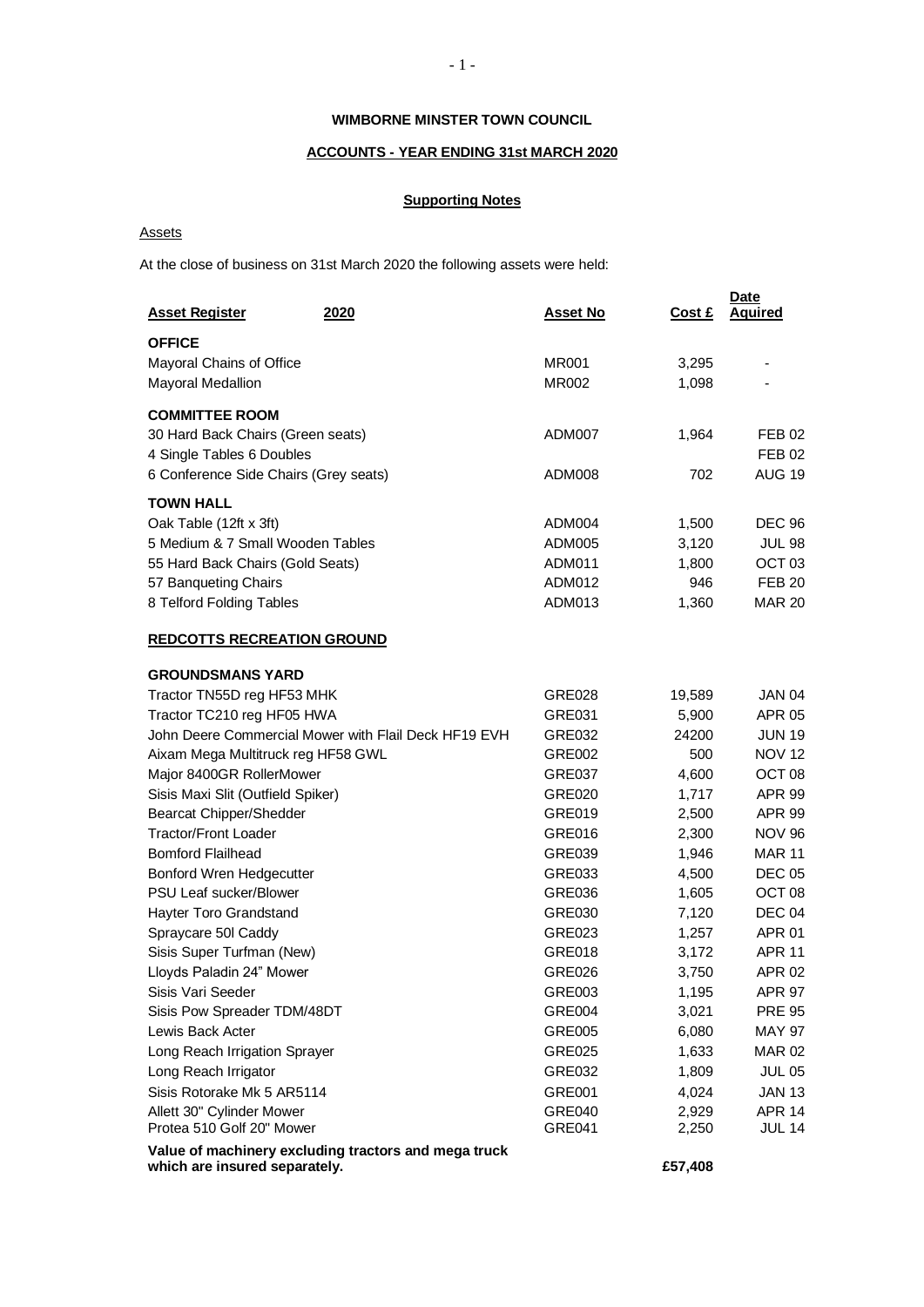| <b>REDCOTTS PLAY AREA</b>                         | <b>LAN015</b>     | 75,672     | <b>APR 14</b>      |
|---------------------------------------------------|-------------------|------------|--------------------|
| <b>REDCOTTS SKATE FACILITY</b>                    | <b>LAN016</b>     | 34,500     | SEPT <sub>13</sub> |
|                                                   |                   |            |                    |
| <b>BUILDINGS</b>                                  |                   |            |                    |
| Redcotts Lodge                                    | <b>LAN003</b>     | 157,755    | <b>PRE 95</b>      |
| Pavilion, Leigh Park                              | <b>LAN004</b>     | 240,971    | <b>PRE 95</b>      |
| Pavilion, Redcotts Recreation Ground              | <b>LAN005</b>     | 416,326    | <b>PRE 95</b>      |
| <b>Toilet Building Redcotts Recreation Ground</b> | <b>LAN006</b>     | 38,595     | <b>JUL 11</b>      |
| Gazebo, Town Hall                                 | <b>LAN007</b>     | 55,481     | <b>PRE 95</b>      |
| Roundhouse, Redcotts Recreation Ground            | <b>LAN008</b>     | 6,000      | <b>PRE 95</b>      |
| Tennis Pavilion, Redcotts Recreation Ground       | <b>LAN009</b>     | 50,000     | <b>PRE 95</b>      |
| <b>Town Hall</b>                                  | <b>LAN010</b>     | 435,451    | <b>PRE 95</b>      |
| Leigh Park Community Centre                       | <b>LAN011</b>     | 590,218    | <b>MAR 10</b>      |
| New Groundsmens' Store                            | <b>LAN014</b>     | 84,443     | <b>MAR 12</b>      |
| <b>OTHER</b>                                      |                   |            |                    |
| Leigh Park Toddlers Play Area                     | LAN <sub>12</sub> | 24,950     | SEPT <sub>11</sub> |
| Leigh Park Adventure Play Area                    | <b>LAN 13</b>     | 33,482     | <b>JAN 19</b>      |
| <b>CCTV EQUIPMENT</b>                             | CCT001            | 204,571    | 2018/19            |
| <b>Redcotts Recreation Ground</b>                 | <b>LAN001</b>     | 1          |                    |
| Leigh Park Playing Fields                         | <b>LAN002</b>     | 1          |                    |
| Shop-watch Repeater & Ariel                       | CCT002            | 1,100      | Mar 12             |
| Bus Shelter - St John's Hill                      | LAN <sub>17</sub> | 3,720      | Nov 16             |
| Christmas Lights Displays                         |                   | 1          | 2018/19            |
| <b>Wimborne Cemetery</b>                          | LAN <sub>18</sub> | 1          | <b>Pre 95</b>      |
| Gazebo/Tivoli Car Park Retaining Wall             | LAN <sub>19</sub> | 1,021      | JUL <sub>17</sub>  |
| <b>TOTAL</b>                                      |                   | £2,577,641 |                    |

Note: All items valued at historical cost except completed buildings pre 2011 which were fixed at 2010 insurance values

# **DISPOSED OF IN 2013/14**

| Sisis Autorake Mk4                                                                            | GRE021 | 2,333 | AUG 99        |
|-----------------------------------------------------------------------------------------------|--------|-------|---------------|
| Sisis Sprolly                                                                                 | GRE023 | 1.257 | APR 01        |
|                                                                                               |        | 3,590 |               |
| <b>DISPOSED OF IN 2014/15</b>                                                                 |        |       |               |
| <b>Haytor Senator</b>                                                                         | GRE006 | 3.277 | <b>PRE 95</b> |
| 20" Protea C/W Brush & Grass Box                                                              | GRE038 | 1.600 | <b>DEC 09</b> |
|                                                                                               |        | 4.877 |               |
| The Sisis Autorake Mk4 has been replaced with a newer model but is still<br>used for spiking. |        |       |               |

The 20" Protea Mower is being kept for spare parts only.

### **Leases**

At year end there was one lease/rental agreement in operation.

| Lessor                     | Purpose     | Annual Payable | <b>Expiry Date</b> |
|----------------------------|-------------|----------------|--------------------|
| Siemens Financial Services | Photocopier | £1,169.92      | 14/12/2020         |

This figure includes £339.95 per annum to settle the prior lease agreement.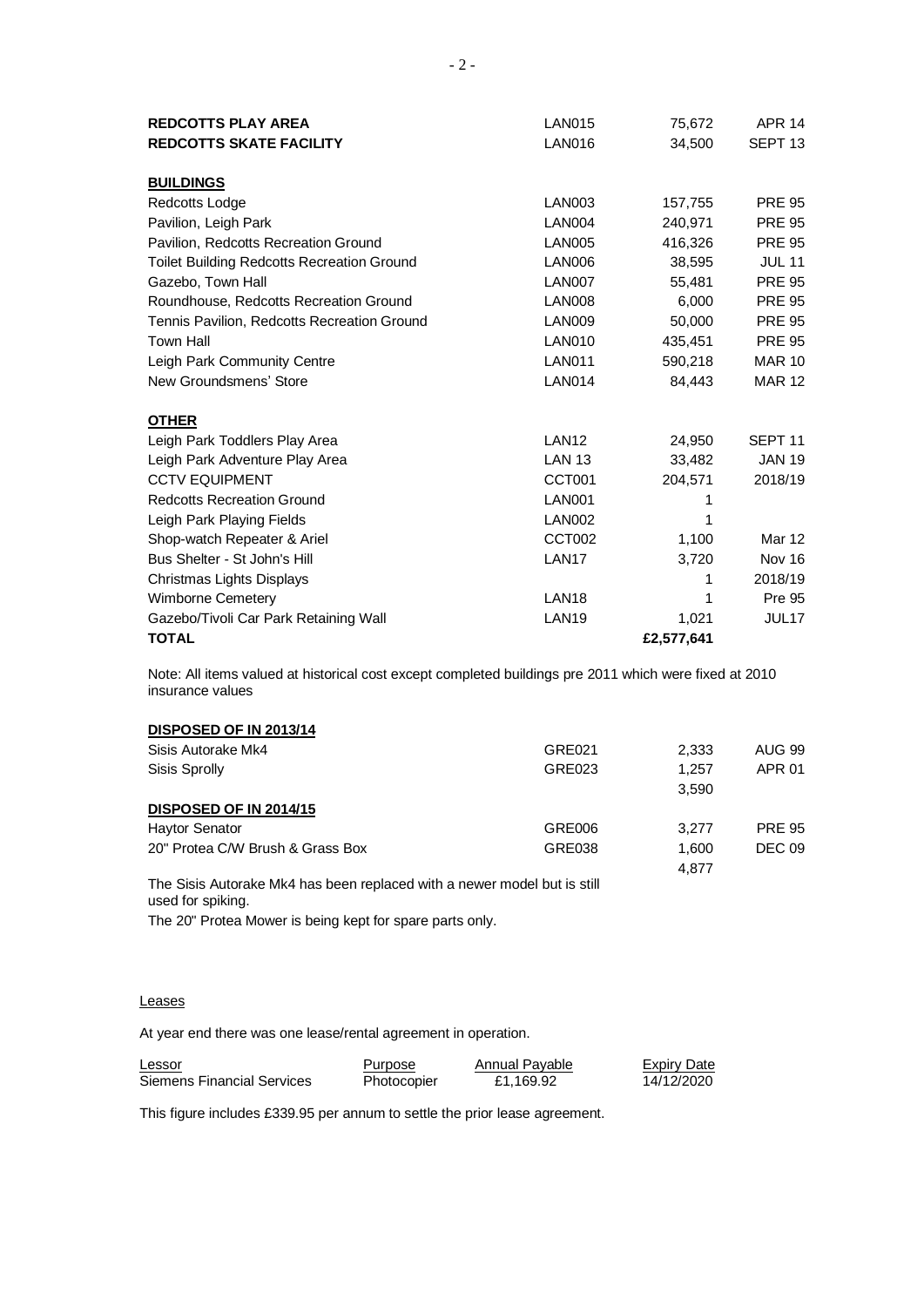### **Borrowings**

At the close of business on 31st March 2020, the following loans to the council were outstanding:

| <b>Purpose</b>                     | Amount      | Loan Rate (%) | <b>Maturity Date</b> |
|------------------------------------|-------------|---------------|----------------------|
| <b>Town Hall Refurbishment</b>     | £55,603.40  | 5.50          | 29/09/2025           |
| C.C.T.V. Loan                      | £45,811.77  | 5.00          | 29/10/2026           |
| Redcotts Lodge                     | £15,626.40  | 4.75          | 30/09/2029           |
| Leigh Park Community Centre        | £207,647.78 | 4.63          | 13/07/2042           |
| Redcotts Rec New Storage & Toilets | £79,878.72  | 3.85          | 11/04/2035           |
| Redcotts Play Area Redevelopment   | £33,088.56  | 2.97          | 04/04/2024           |
| <b>TOTAL</b>                       | £437,656.63 |               |                      |

### **Debts Outstanding**

At the close of business on 31st March 2020 debts of £ 41,017.48 were outstanding. £7,605.30 of this relates to V.A.T. and £76.64 relates to prepayments for the new financial year. The age of the remaining debts was:

|                         | No.   | Value                    |
|-------------------------|-------|--------------------------|
| Less than 3 months old  |       | £21,326.49               |
| Less than 6 months old  |       | £12,009.05               |
| Less than 12 months old | 0     | -                        |
| Over 12 months old      | 0     | $\overline{\phantom{0}}$ |
|                         |       |                          |
|                         | Total | £33,335.54               |
|                         |       |                          |

## Agency Work

During the year, the Council did not undertake any agency work.

# General Fund

#### During the year, the following transactions took place from the General Fund:

| <b>Date</b> | <b>Details</b>                                             |          | <b>Credit £</b> |
|-------------|------------------------------------------------------------|----------|-----------------|
| 01/04/2019  | <b>B/Fwd Balance</b>                                       |          | 117,513.92      |
|             | <b>Town Centre Bunting</b>                                 | 6,565.00 |                 |
|             | Leigh/pk Safety surfacing concrete edging - Lappset        | 2,387.00 |                 |
|             | Baker Property Consultants - Surveyor Fees                 | 500.00   |                 |
|             | Save the Children expenses                                 | 39.13    |                 |
|             | CJ Wyatt - Safety Fencing 24.03.19 - 23.04.19              | 344.28   |                 |
|             | Baker Property Consultants - Survey fees Tennis Club Lease | 500.00   |                 |
|             | Wimborne BID - 50% Town Centre Bunting                     |          | 3,282.51        |
|             | Farnfields – Refund of fees                                |          | 152.00          |
|             | Wimborne Bowls Club - Surveyor Fees                        |          | 500.00          |
|             | <b>Fund Transfers</b>                                      |          | 5820.23         |
|             | P&L from 2019-20                                           |          | 9259.35         |
| 31/03/2020  | <b>Balance at year end</b>                                 |          | 126,192.60      |

### **Commitments still outstanding from decisions made in 2018-19**

| <b>Details</b>                                                   | <b>Debit £</b> | Credit £   |
|------------------------------------------------------------------|----------------|------------|
| Legal Fees - Asset Transfer balance (original allocation £9,000) | 5982.00        |            |
| <b>Balance of General Fund including prior commitments</b>       |                | 120,210.60 |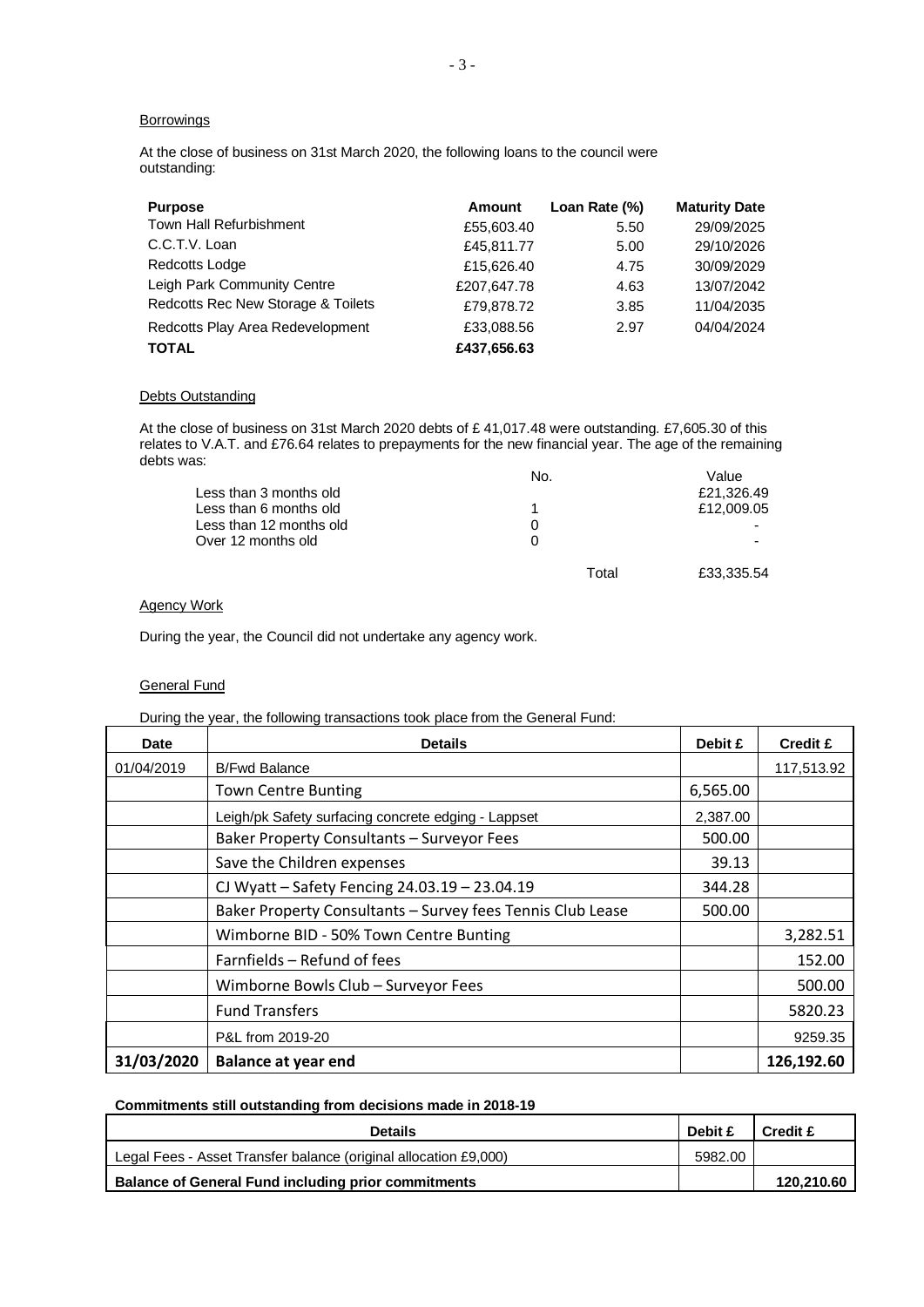During the year the following movements of the funds took place:

| Code | <b>Daring the year the following movements of the farias took</b><br><b>Fund</b> | <b>Balance</b><br>C/F | Income    | <b>Expenditure</b> | <b>Moved</b> | <b>Balance</b><br>C/F |
|------|----------------------------------------------------------------------------------|-----------------------|-----------|--------------------|--------------|-----------------------|
| 2800 | <b>General Balances</b>                                                          | 117,513.92            | 9,259.35  | 844.28             | 263.61       | 126,192.60            |
| 2801 | Fund - Town Hall Refurbishment 6446                                              | 31,589.57             |           |                    | $-31,589.57$ | 0.00                  |
| 2802 | Fund - Buildings 6447 & 6450                                                     | 6,960.00              |           |                    | 21,141.16    | 28,101.16             |
| 2803 | Fund - Redcotts Lodge 6452                                                       | 2,120.83              |           |                    | $-2,120.83$  | 0.00                  |
| 2804 | Fund - Marriage Licence                                                          | 1,970.00              |           |                    | $-1,076.00$  | 894.00                |
| 2805 | Fund - Election Exps 5412                                                        | 2,990.99              |           |                    | 4,000.00     | 6,990.99              |
| 2806 | Fund - Resources Asset Rep 6501& 5413                                            | 8,321.63              |           |                    | 1,445.04     | 9,766.67              |
| 2807 | Fund - Traffic Order/Signs 6251                                                  | 2,609.00              |           |                    | $-2,609.00$  | 0.00                  |
| 2808 | Fund - Contract Work (Rec) 6668 & 6894                                           | 3,570.36              |           |                    | $-2,100.00$  | 1,470.36              |
| 2810 | Fund - Rec Planting 6663                                                         | 1,205.53              |           |                    | $-209.64$    | 995.89                |
| 2811 | Fund - BID Support                                                               | 0.00                  |           |                    |              | 0.00                  |
| 2812 | Fund - Leigh Park Play Area 6700                                                 | 2,100.52              |           |                    | 970.85       | 3,071.37              |
| 2813 | Fund - Redcotts Play Area 6898                                                   | 2,000.00              |           |                    | $-341.87$    | 1,658.13              |
| 2814 | Fund - Mega Van 6671                                                             | $-2,070.00$           |           |                    | 2,070.00     | 0.00                  |
| 2815 | Fund - Vehicle & Plant 6502                                                      | 22,579.84             | 25,000.00 | 24,200.00          | 1,065.85     | 24,445.69             |
| 2820 | Fund - PWLB Redcotts Lodge Loan Principle                                        | 615.45                |           |                    | $-615.45$    | 0.00                  |
| 2823 | Fund - Redcotts Future Development (6895)                                        | 10,000.00             |           |                    |              | 10,000.00             |
| 2824 | Fund - Car Park/ Footpath                                                        | 1,919.14              |           |                    | 500.00       | 2,419.14              |
| 2825 | Fund - Service 88                                                                | 0.00                  |           |                    | 2,500.00     | 2,500.00              |
| 2826 | Fund - Legal Expenses                                                            | 1,061.00              |           |                    |              | 1,061.00              |
| 2828 | Fund - WBC Cap/ Renewal                                                          | 4,180.00              |           |                    |              | 4,180.00              |
| 2829 | Fund - Street Lighting                                                           | 640.00                |           |                    | $-640.00$    | 0.00                  |
| 2860 | Fund - Improvements Fund 5418 & 5419                                             | 0.00                  | 50,000.00 | 31,755.45          |              | 18,244.55             |
| 2870 | Fund - Grants Underspend 2019-20 6047                                            | 0.00                  |           |                    | 16,066.45    | 16,066.45             |
| 2880 | Fund - Mayor's Charities                                                         | 3,595.61              | 2,274.94  | 4,054.62           | 15.57        | 1,831.50              |
| 2890 | Fund - Section 106 Redcotts Tennis Courts                                        | 29.00                 |           |                    |              | 29.00                 |
| 2896 | Fund - The Square Contribution                                                   | 0.00                  |           |                    | 9,000.00     | 9,000.00              |
| 2897 | Fund - C.C.T.V Asset Replacement 6500                                            | 26,487.51             |           |                    | $-4,050.00$  | 22,437.51             |
| 2898 | Fund - Town Crier 5840                                                           | 0.00                  |           |                    |              | 0.00                  |
| 2900 | Fund - TCLG Fund                                                                 | 3,833.69              |           |                    | $-3,833.69$  | 0.00                  |
| 2901 | Fund - Working Together Program                                                  | 0.00                  |           |                    | 2,500.00     | 2,500.00              |
| 2904 | Fund - Youth Café                                                                | 0.00                  |           |                    |              | 0.00                  |
| 2905 | Fund - Gunstone Trust                                                            | 8,350.78              |           |                    |              | 8,350.78              |
|      | <b>Bal Excl General Reserve</b>                                                  | 146,660.45            | 77,274.94 | 60,010.07          | 12,088.87    | 176,014.19            |
|      | <b>Bal inc General Reserve</b>                                                   | 264,174.37            | 86,534.29 | 60,854.35          | 12,352.48    | 302,206.79            |

#### Note to Funds

2905 Fund – Gunstone Trust – The trust has ceased now that they have achieved their objectives. Their remaining monies were donated to the Town Council for use on recreation facilities around the town.

Of the above funds only 2900 Fund – Town Centre Future Enhancement was a restricted fund. The money was only to be spent for specific purposes as detailed in the service level agreement between East Dorset District Council, Wimborne BID and the Town Council. The service level agreement has now lapsed and the balance in this fund has been spent in full. The fund will be closed, and the code assigned to it repurposed in the new financial year.

A balance of £16,006.45 from the budget allocated for Grants remained unspent at year end and was transferred to a new fund code 2870 – Fund – Grants Underspend 2019-20 to be carried over into the new financial year.